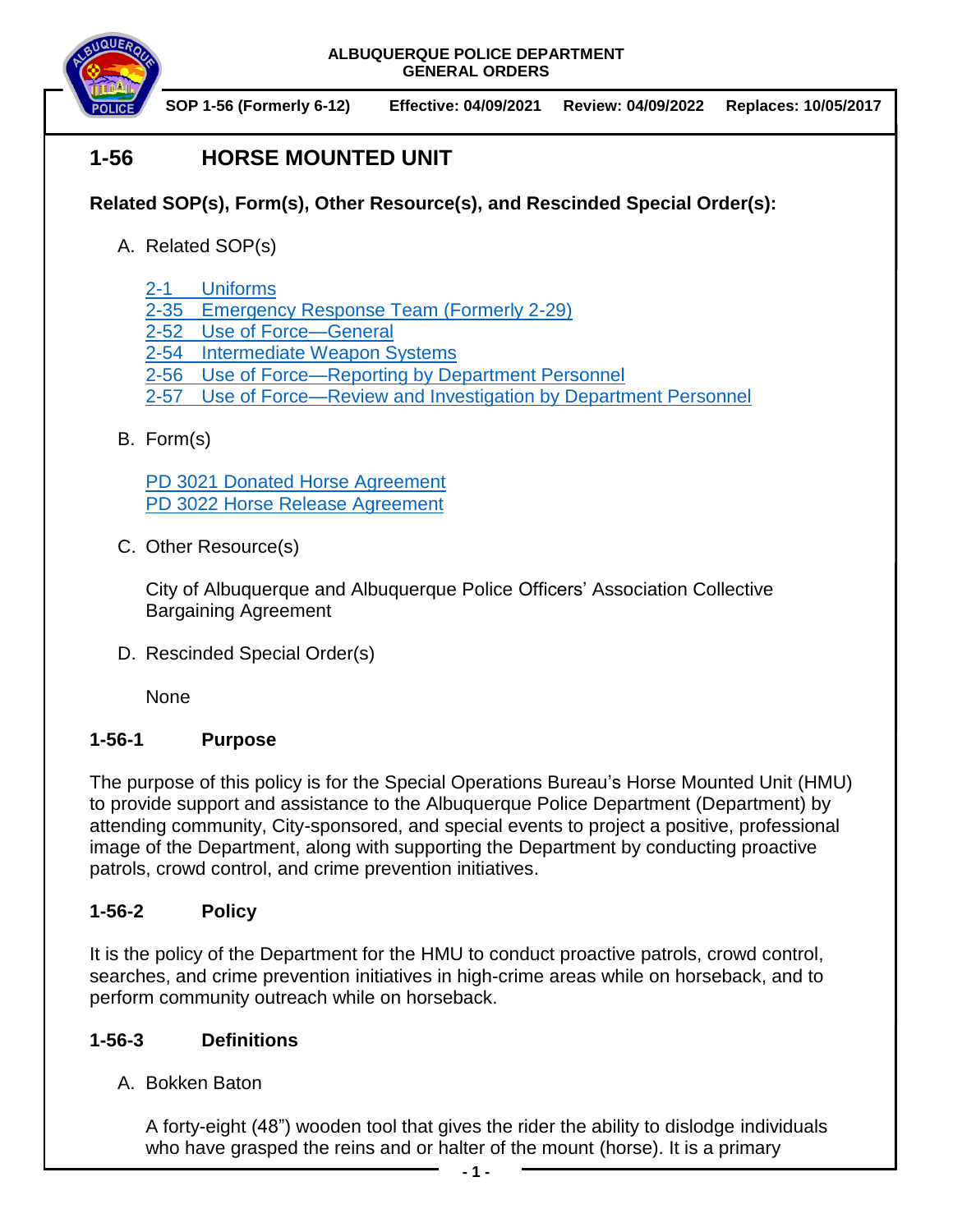

**7**

**SOP 1-56 (Formerly 6-12) Effective: 04/09/2021 Review: 04/09/2022 Replaces: 10/05/2017**

intermediate use of force tool for mounted units. Due to the height and position of the mounted rider, normal expandable batons would not be effective as an intermediate use of force tool.

B. Collateral Rider

The collateral rider supplements personnel levels in the HMU. This role allows sworn personnel the opportunity to learn equitation, equine care, and mounted police tactics.

C. Rein Strike

The hanging, loose leather portion of the rein that is used as an impact weapon.

#### **1-56-4 General Rules**

- A. The duties of the HMU are divided into several primary functions. The Open Space Section Lieutenant or HMU Sergeant may assign other functions.
	- 1. Crime Prevention
		- a. The HMU is a City-wide unit and shall assist the Field Services Bureau (FSB) and any other specialized unit in effectively controlling crime in all area commands and open space areas as authorized by the HMU Sergeant.
		- b. HMU sworn personnel shall conduct crime prevention initiatives in high-crime areas while on horseback as authorized by the HMU Sergeant.
		- c. Area commanders and/or lieutenants shall contact the Open Space Section Lieutenant or the HMU Sergeant to request the use of the HMU within their respective area command.
	- 2. Public Relations and Community Outreach
		- a. The HMU presents a positive, professional image of the Department by attending community, City-sponsored, and special events.
	- 3. Crowd Control
		- a. The HMU may engage in crowd control in civil disturbances, parades, marches, demonstrations, visits by dignitaries, and any other events where crowd control is necessary, such as the New Mexico State Fair and the Albuquerque International Balloon Fiesta as authorized by the HMU Sergeant.
		- b. The HMU may be utilized consistent with SOP Emergency Response Team (ERT).
	- 4. Searches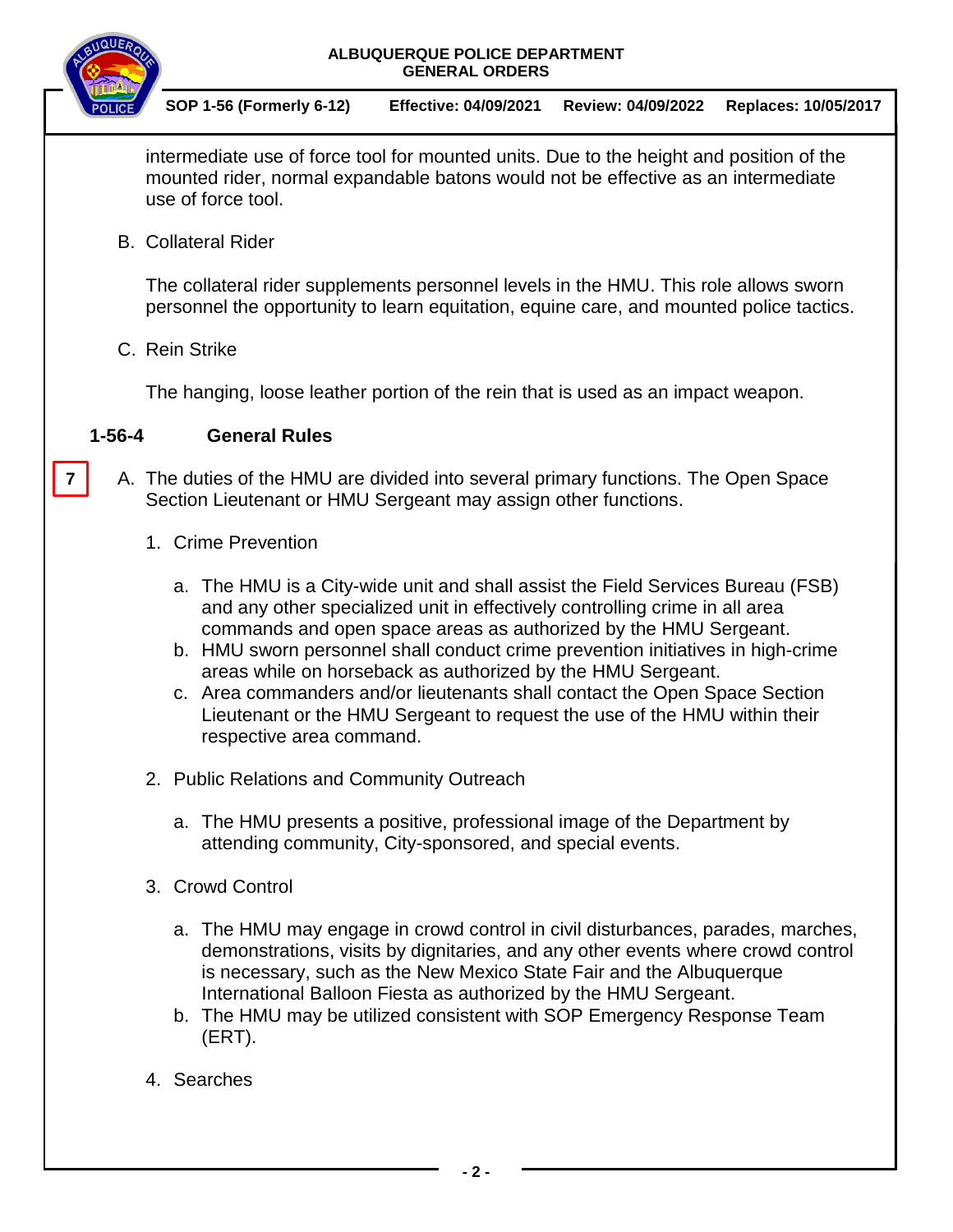

- a. The HMU shall assist FSB, or any other unit within the Department, to search for missing children, lost persons, wanted subjects, and escapees as authorized by the HMU Sergeant.
- b. The HMU may search open space and areas not amenable to motorized vehicles as authorized by the HMU Sergeant.
- c. Search and Rescue supervisors shall make every attempt to contact the Open Space Section Lieutenant or the HMU Sergeant to request the HMU in the open space areas or along the river for any type of search as authorized by the HMU Sergeant.
- d. The HMU shall make every attempt to work in concert with the Air Support Unit to maximize efficiency during search operations.
- 5. Traffic Control
	- a. The HMU may assist in the movement and direction of traffic at major events.
	- b. The Open Space Section Lieutenant or the HMU Sergeant shall authorize the HMU participating in traffic control.
- 6. FSB Assistance
	- a. The HMU shall assist FSB with calls for service during mounted tactical operation plans as authorized by the HMU Sergeant.
- 7. Assistance for Other Agencies
	- a. The HMU shall assist other agencies upon the approval and authority of the Open Space Section Lieutenant or their designee, the Special Operations Bureau Deputy Chief or their designee.
- 8. Community, City-Sponsored, and Special Events
	- a. Upon request, and with approval of the HMU Sergeant or their designee, the HMU may attend community, City-sponsored, and special events to project a positive, professional image of the Department.
- B. Use of Force for the Horse Mounted Unit
	- 1. HMU sworn personnel shall immediately report the following interactions between a horse and individual to the HMU Sergeant or their designee for investigation:
		- a. The horse biting an individual;
		- b. The horse stepping on an individual;
		- c. The horse's head making contact with an individual; and
		- d. The horse kicking an individual when surprised.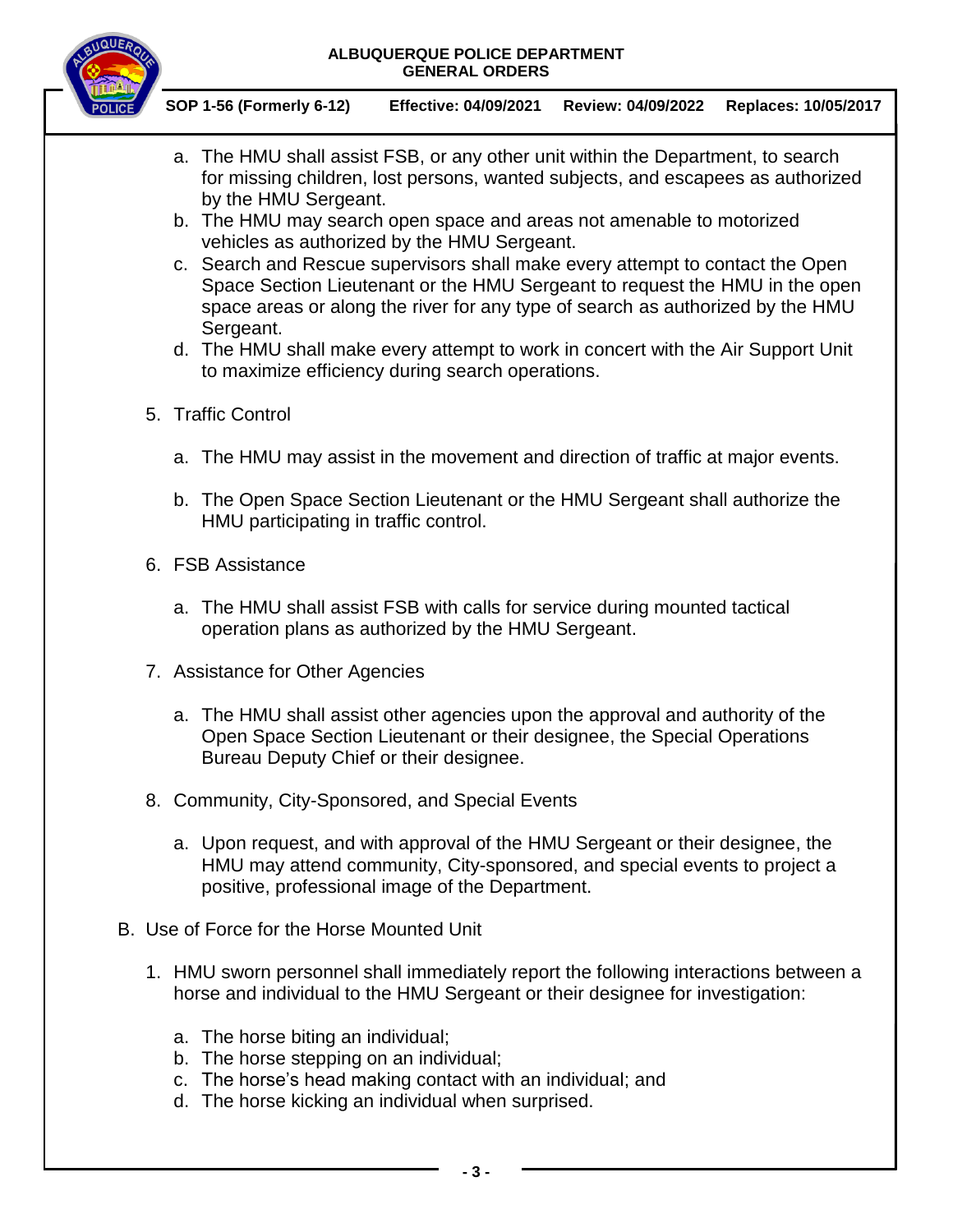

- 2. The HMU Sergeant shall determine whether the action was directed by HMU sworn personnel.
	- a. If the interaction was directed by HMU sworn personnel and caused injury or complaint of injury, it shall be investigated as a Level 2 use of force. The HMU Sergeant shall also determine whether a referral for potential criminal conduct is appropriate.
	- b. If the interaction was not directed by sworn personnel, it shall not be considered a use of force. The supervisor shall investigate the interaction for potential liability issues and to determine whether preventative measures must be taken.
- 3. Use of the Bokken Baton
	- a. All uses of the Bokken Baton shall be consistent with SOP Use of Force— General and SOP Intermediate Weapons Systems.
	- b. All uses of the Bokken Baton shall be reported consistent with SOP Use of Force—Reporting by Department Personnel.
	- c. All uses of the Bokken Baton shall be investigated consistent with SOP Use of Force—Review and Investigation by Department Personnel.
- 4. Use of Rein Strikes
	- a. All uses of the Rein Strikes shall be consistent with SOP Use of Force— General and SOP Intermediate Weapons Systems.
	- b. All uses of the Rein Strikes shall be reported consistent with SOP Use of Force—Reporting by Department Personnel.
		- i. Use of the Rein Strike on an individual's extremities shall be considered a Level 2 use of force and shall be investigated as a Level 2 use of force, consistent with SOP Use of Force—Review and Investigation by Department Personnel.
		- ii. If the use of the Rein Strike results in, or could reasonably result in, serious physical injury, hospitalization, or death, it shall be investigated as a Level 3 use of force, consistent with SOP Use of Force – Review and Investigation by Department Personnel.
- 5. Use of Horse Maneuvers
	- a. All uses of Horse Maneuvers shall be consistent with SOP Use of Force— General.
		- i. Crowd dispersal without contact shall not be considered a use of force or show of force.
		- ii. Crowd dispersal by making contact between the horse and individual that does not result in injury, a complaint of injury, or would not be reasonably expected to result in an injury is considered a low-level control tactic and not a use of force.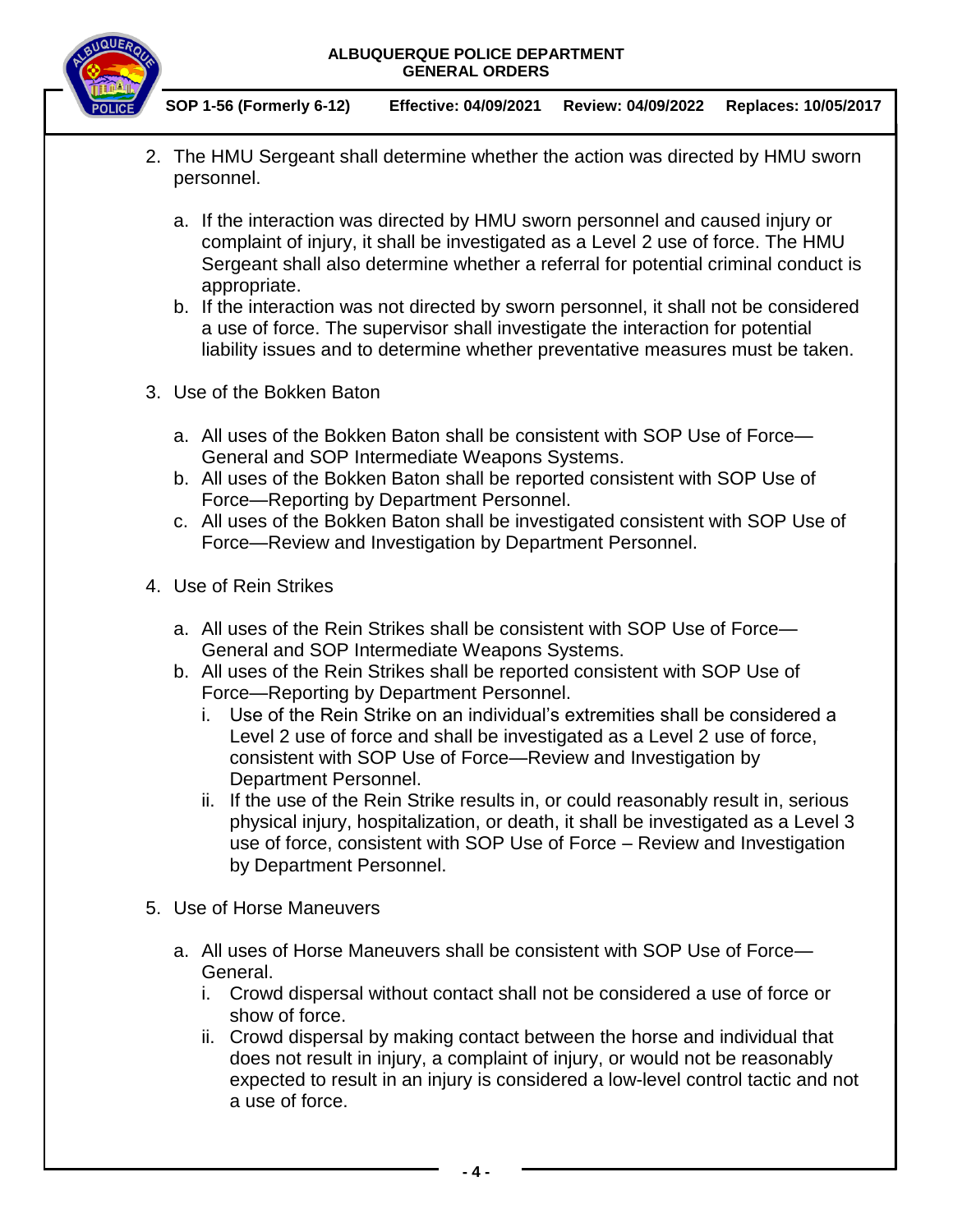



- iii. All other contact between a horse and an individual shall be reported and investigated consistent with the levels of force defined in SOP Use of Force—Definitions.
- C. Horse Mounted Unit On-Call Status
	- 1. Sworn personnel assigned to the HMU may be placed in an on-call status for situations requiring an HMU response.
	- 2. If HMU sworn personnel are placed in an on-call status, they shall be available by phone at all times and shall be compensated, consistent with the City of Albuquerque and Albuquerque Police Officers' Association Collective Bargaining Agreement.
	- 3. The Open Space Section Lieutenant or HMU Sergeant shall be contacted to authorize an HMU response and place HMU personnel in an on-call status.

## **1-56-5 Responsibilities**

A. Deputy Chief

**7**

- 1. The Special Operations Bureau Deputy Chief shall have overall command of the HMU.
- B. Lieutenant
	- 1. The Open Space Section Lieutenant shall have on-scene command of the HMU.

## C. Sergeant

- 1. The HMU Sergeant shall directly supervise the HMU and shall be responsible to the Open Space Section Lieutenant. Due to the capabilities, limitations, and safety concerns of the horses, only the aforementioned supervisors shall direct the activities of the HMU.
- 2. The HMU Sergeant shall:
	- a. Report directly to the Open Space Section Lieutenant;
	- b. Develop tactical plans and maintain a calendar of events;
	- c. Assign sworn personnel to horses according to compatibility of horse and rider;
	- d. Assign sworn personnel to areas and determine duty hours according to directions of the Open Space Section Lieutenant;
	- e. Ensure that assigned sworn personnel are knowledgeable in the proper care of assigned horses and equipment;
	- f. Ensure that all assigned sworn personnel are capable of controlling the horses in accordance with proper leg aids and reining techniques;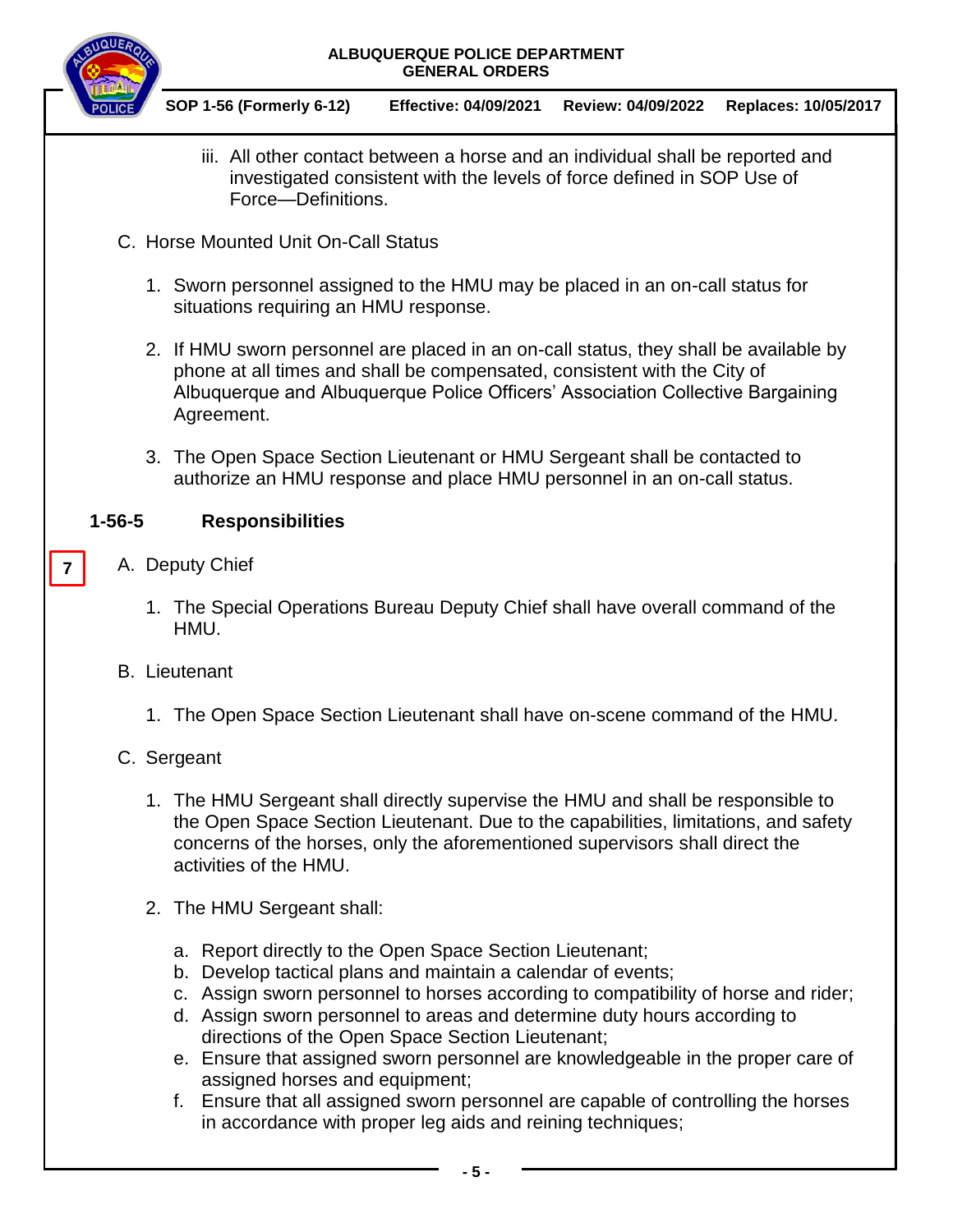

**SOP 1-56 (Formerly 6-12) Effective: 04/09/2021 Review: 04/09/2022 Replaces: 10/05/2017**

- g. Ensure sworn personnel can perform crowd control maneuvers and formations on horseback;
- h. Ensure that sworn personnel are trained in the proper, transporting, and unloading of horses in the trailer;
- i. Ensue that sworn personnel are trained in the hitching and unhitching of the horse trailer;
- j. Maintain knowledge of each horse's capabilities and the HMU;
- k. Maintain the ability to take command of the HMU in an emergency situation;
- l. Ensure the tack is in good repair and condition;
- m. Ensure the HMU has adequate supplies;
- n. Inspect horses for illness, lameness, and their ability to perform their expected duties;
- o. Ensure that all horses are properly trained to do side passes, back, and turn on the fore/hind, and determine when the horse is ready for street work;
- p. Ensure that the police horses are not ridden by any person not authorized by the HMU Sergeant;
- q. Ensure horses are fed properly to maintain their health and weight according to the individual horse's needs;
- r. Ensure the horses are groomed before the tour duty;
- s. Ensure the horses are shod properly according to their individual needs;
- t. Conduct performance evaluations, including minimum performance measures and goals, consistent with SOP Employee Work Plan/Performance Evaluations;
- u. Be responsible for providing a weekly activity report to indicate the total number of services the HMU provided (e.g., crowd control, proactive patrols, community events, City-sponsored events, and special events); and
- v. Make the ultimate determination as to whether or not a particular rider is suitable to be a collateral rider.

## D. Officer

- 1. The HMU officer shall:
	- a. Report directly to the HMU Sergeant;
	- b. Familiarize themselves with, and adhere to, the HMU Training Manual;
	- c. Properly groom and maintain horses;
	- d. Properly tack horses and care for the tack;
	- e. Recognize health, injury, and shoeing needs of the HMU horses;
	- f. Ride and control their horse in both common and unpredictable situations;
	- g. Recognize abilities and shortcomings of individual horses;
	- h. Maintain the HMU horses to the proper degree of training needed for policing;
	- i. Maintain physical fitness standards, consistent with SOP Physical Fitness Testing and Training;
	- j. Meet minimum uniform standards, consistent with SOP Uniforms;
	- k. Ensure horse and equipment are in serviceable conditions at all times;
	- l. Load, transport, and unload horses;
	- m. Correct a horse's undesired behavior but only to the degree required to achieve the objective;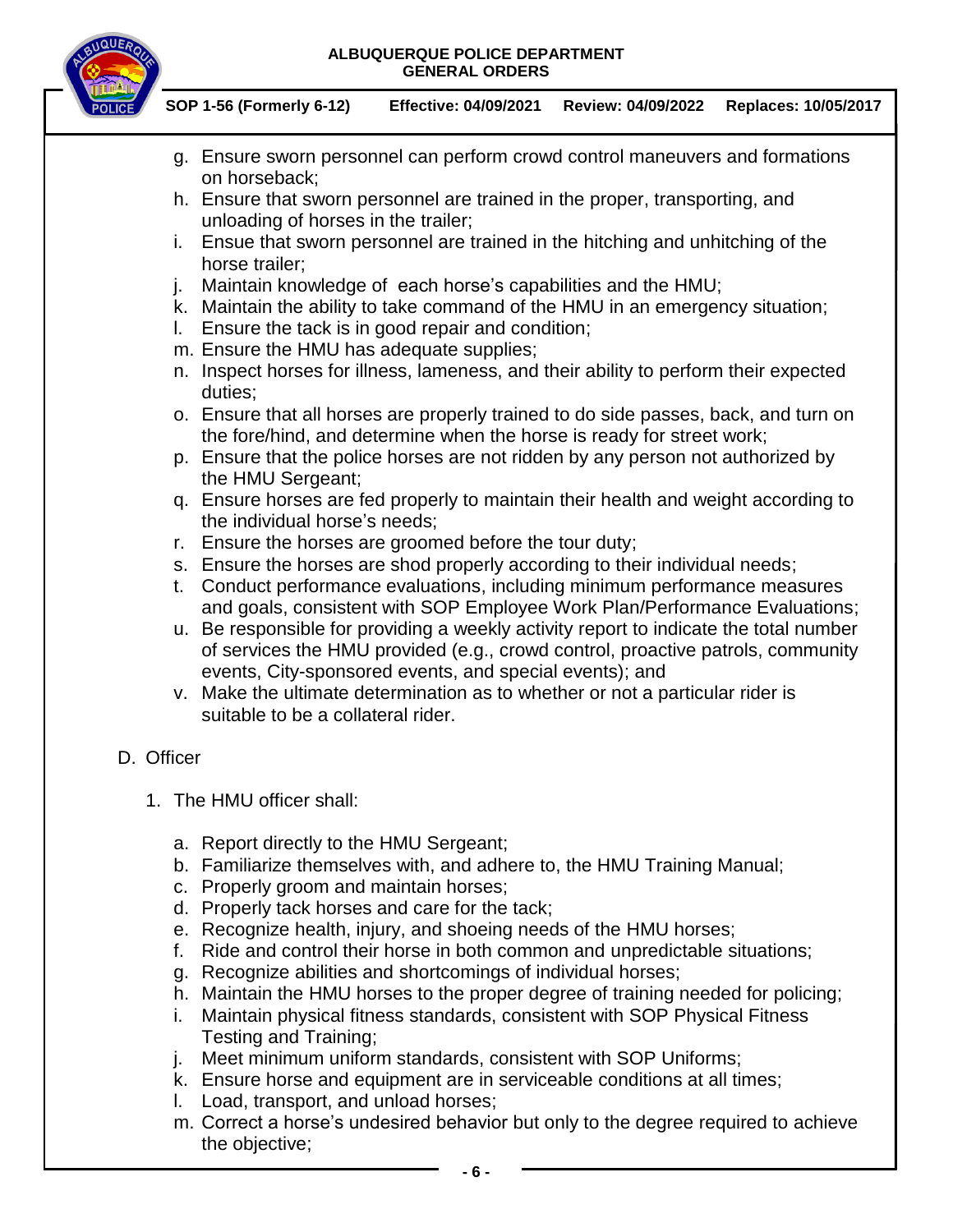|                                   |                                                                                                                                                                                                                                                                                                                                                                                                                                                                                                                                                                                                                                                                                                                                                                                                                                                                                                                                                                                                                                                                                                                                                                                                                                                                               | SOP 1-56 (Formerly 6-12)                     | <b>Effective: 04/09/2021</b>                                                                                                                                                                                                                                                                                                                  | Review: 04/09/2022 | <b>Replaces: 10/05/2017</b> |
|-----------------------------------|-------------------------------------------------------------------------------------------------------------------------------------------------------------------------------------------------------------------------------------------------------------------------------------------------------------------------------------------------------------------------------------------------------------------------------------------------------------------------------------------------------------------------------------------------------------------------------------------------------------------------------------------------------------------------------------------------------------------------------------------------------------------------------------------------------------------------------------------------------------------------------------------------------------------------------------------------------------------------------------------------------------------------------------------------------------------------------------------------------------------------------------------------------------------------------------------------------------------------------------------------------------------------------|----------------------------------------------|-----------------------------------------------------------------------------------------------------------------------------------------------------------------------------------------------------------------------------------------------------------------------------------------------------------------------------------------------|--------------------|-----------------------------|
| 5                                 |                                                                                                                                                                                                                                                                                                                                                                                                                                                                                                                                                                                                                                                                                                                                                                                                                                                                                                                                                                                                                                                                                                                                                                                                                                                                               | i.<br>HMU.                                   | Excessive or unnecessary discipline, as determined by the HMU Sergeant<br>or Trainers, shall not be tolerated and shall be grounds for removal from the                                                                                                                                                                                       |                    |                             |
| 7<br>5<br>$\overline{\mathbf{7}}$ | n. Exercise due caution when securing and leaving a horse unattended;<br>o. Evaluate every situation, considering the safety of the public, the officer, and<br>the horse;<br>p. Not allow the public to feed the horses;<br>q. Familiarize themselves with all of the horses in the HMU and maintain<br>proficiency in the control of all the horses;<br>Be able to mount from the ground without assistance;<br>r.<br>s. The inability to mount a horse from the ground may be grounds for immediate<br>removal from participating in a specific event;<br>Be able to mount in full riot gear;<br>t.<br>u. The inability to mount a horse while in full riot gear may grounds for immediate<br>removal from participating in a specific event;<br>v. Ensure that unauthorized persons shall not mount, ride, or train horses<br>assigned to the HMU;<br>w. Train all horses alike in the event another HMU officer rides an unfamiliar<br>horse;<br>x. Be willing to ride any and all of the horses assigned to the HMU for either<br>training purposes or duty-use;<br>y. Not engage in off-duty riding of police horses, unless otherwise directed by the<br>HMU Sergeant; and<br>z. Maintain a duty/training log, including rider, mount, and type of event or training. |                                              |                                                                                                                                                                                                                                                                                                                                               |                    |                             |
|                                   | E. Collateral Rider<br>1. To be accepted as a collateral rider, the following minimum qualifications shall be<br>met:                                                                                                                                                                                                                                                                                                                                                                                                                                                                                                                                                                                                                                                                                                                                                                                                                                                                                                                                                                                                                                                                                                                                                         |                                              |                                                                                                                                                                                                                                                                                                                                               |                    |                             |
|                                   |                                                                                                                                                                                                                                                                                                                                                                                                                                                                                                                                                                                                                                                                                                                                                                                                                                                                                                                                                                                                                                                                                                                                                                                                                                                                               |                                              |                                                                                                                                                                                                                                                                                                                                               |                    |                             |
|                                   |                                                                                                                                                                                                                                                                                                                                                                                                                                                                                                                                                                                                                                                                                                                                                                                                                                                                                                                                                                                                                                                                                                                                                                                                                                                                               | still on probation;                          | a. The collateral rider shall be off probation or have HMU Sergeant authorization if<br>b. The collateral riders shall be in good standing with the Department; and<br>c. The collateral riders shall be in an on-duty status when attending training or an<br>event, including, but not limited to, adjusted, compensatory time or overtime. |                    |                             |
|                                   |                                                                                                                                                                                                                                                                                                                                                                                                                                                                                                                                                                                                                                                                                                                                                                                                                                                                                                                                                                                                                                                                                                                                                                                                                                                                               | Sergeant, consistent SOP Uniforms.           | 2. Collateral riders shall not wear the HMU patch until they successfully complete the<br>HMU riding test and are authorized by the Open Space Section Lieutenant or HMU                                                                                                                                                                      |                    |                             |
|                                   |                                                                                                                                                                                                                                                                                                                                                                                                                                                                                                                                                                                                                                                                                                                                                                                                                                                                                                                                                                                                                                                                                                                                                                                                                                                                               | Operations School. They shall:               | 3. Collateral riders shall attend and successfully pass the Department Mounted                                                                                                                                                                                                                                                                |                    |                             |
|                                   |                                                                                                                                                                                                                                                                                                                                                                                                                                                                                                                                                                                                                                                                                                                                                                                                                                                                                                                                                                                                                                                                                                                                                                                                                                                                               | L.<br>b. Be able to mount in full riot gear; | a. Be able to mount from the ground without assistance; and<br>The inability to mount a horse from the ground may be grounds for<br>immediate removal from participating in a specific event;                                                                                                                                                 |                    |                             |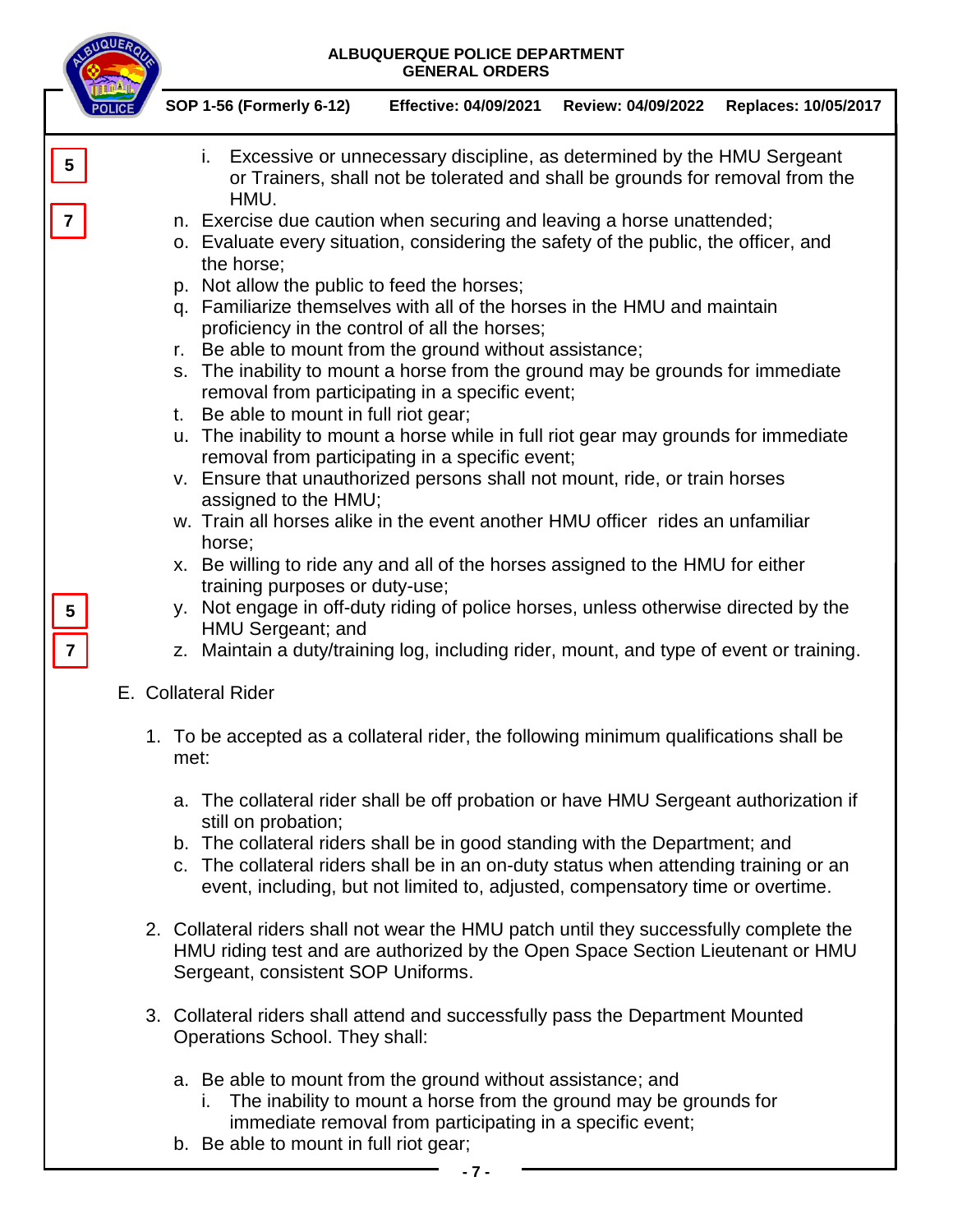

**5**

**SOP 1-56 (Formerly 6-12) Effective: 04/09/2021 Review: 04/09/2022 Replaces: 10/05/2017**

- i. The inability to mount a horse while in full riot gear may grounds for immediate removal from participating in a specific event.
- 4. Sworn personnel who work as a collateral rider shall also be required to have forty (40) hours of evaluation on equitation, to include training and events. This shall enable the Open Space Section Lieutenant, and the HMU Sergeant to evaluate the rider's horsemanship knowledge, skills, and abilities to ensure they meet HMU standards, before being accepted into the program.
- 5. Once the training is completed, collateral riders shall attend a minimum of eight (8) hours of training per month in order to maintain proficiency. Failure to maintain this training shall result in the removal of the collateral rider from the rotation for that month.
- 6. Collateral riders shall be required to pass the annual HMU riding proficiency test that is typically conducted in April.
- 7. Collateral riders shall be utilized "as needed" in the event there is an ERT callout.
- 8. Overtime or compensatory time for special events shall be approved by the HMU Sergeant.
- 9. Collateral riders should look within their own area commands to utilize the HMU for tactical plan operations and submit the plan to their direct supervisor and HMU Sergeant for approval. The collateral rider shall participate in this operation.
- 10.Collateral riders generally should not be on call for any other unit. Exceptions to this requirement shall be at the discretion of the HMU Sergeant and Open Space Section Lieutenant.
- 11.Collateral riders generally shall not use horses without the HMU Sergeant or a fulltime HMU officer present; however, the HMU Sergeant may authorize exceptions.
- 12.The collateral rider shall only utilize horses owned and trained by the HMU.
- 13.The collateral rider shall utilize tack provided by HMU.
- 14.Collateral riders shall not be on HMU property without prior authorization from the HMU Sergeant.
- 15.Collateral riders shall adhere to the same responsibilities as described above for HMU sworn personnel.

#### **1-56-6 Horse Mounted Operations Riding School N/A**

A. Sworn personnel shall complete the Horse Mounted Operations Riding School, and shall pass the riding exam.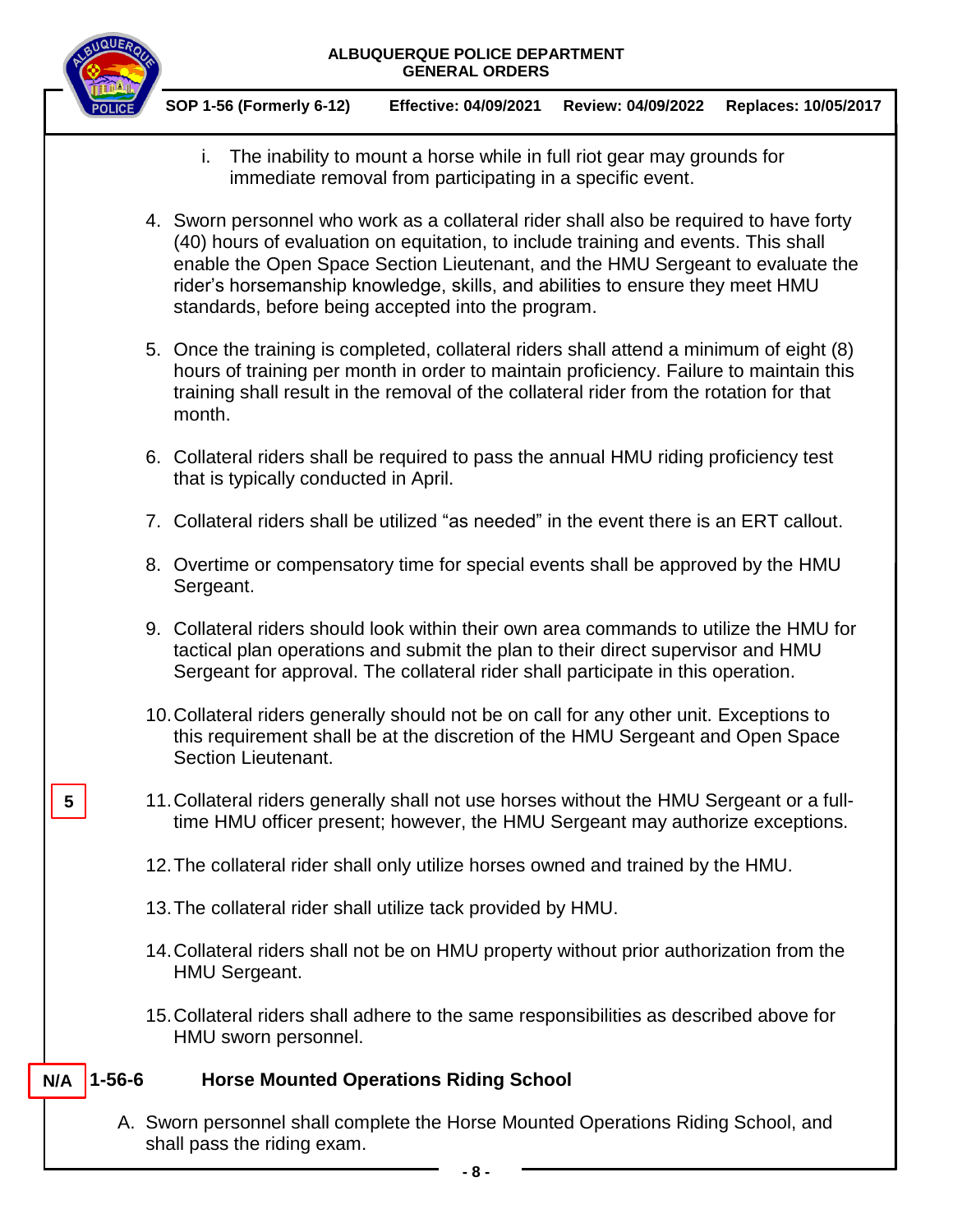

**SOP 1-56 (Formerly 6-12) Effective: 04/09/2021 Review: 04/09/2022 Replaces: 10/05/2017**

- B. Horse Mounted Operations Riding School shall include, but is not limited to:
	- 1. Basic riding;
	- 2. Proper seat;
	- 3. Proper use of hands;
	- 4. Proper use of leg cues;
	- 5. Ability to complete all of the standard patterns and obstacles utilized by HMU;
	- 6. Truck and trailering course;
	- 7. Duress training;
	- 8. Mounted tactics and officer safety;
	- 9. Mounted firearms qualification; and
	- 10.Use of Bokken Baton techniques.
- C. Once sworn personnel have completed the Horse Mounted Operations Riding School, sworn personnel shall undergo six (6) months of on-the-job-training (OJT).
	- 1. The OJT period shall consist of a minimum of twelve (12) events/patrols with a minimum of four (4) hours per ride.
	- 2. HMU personnel shall complete at least two (2) events a month, one (1) of which shall be the minimum monthly training requirement. Failure to participate in the minimum amount of events shall result in removal from the program.

#### **1-56-7 Training**

**7**

- A. Trainer and Assistant Trainer
	- 1. An HMU Trainer shall complete the minimum education requirements set forth by a nationally recognized Mounted Patrol Instructor program to become familiar with all areas of the equestrian profession.
	- 2. The HMU Trainer shall:
		- a. Train both riders and mounts in the different techniques used by HMU;
		- b. Be knowledgeable and have experience in training new mounts and remedial training of existing mounts; and
		- c. Successfully mount and ride all HMU horses through the testing qualifications.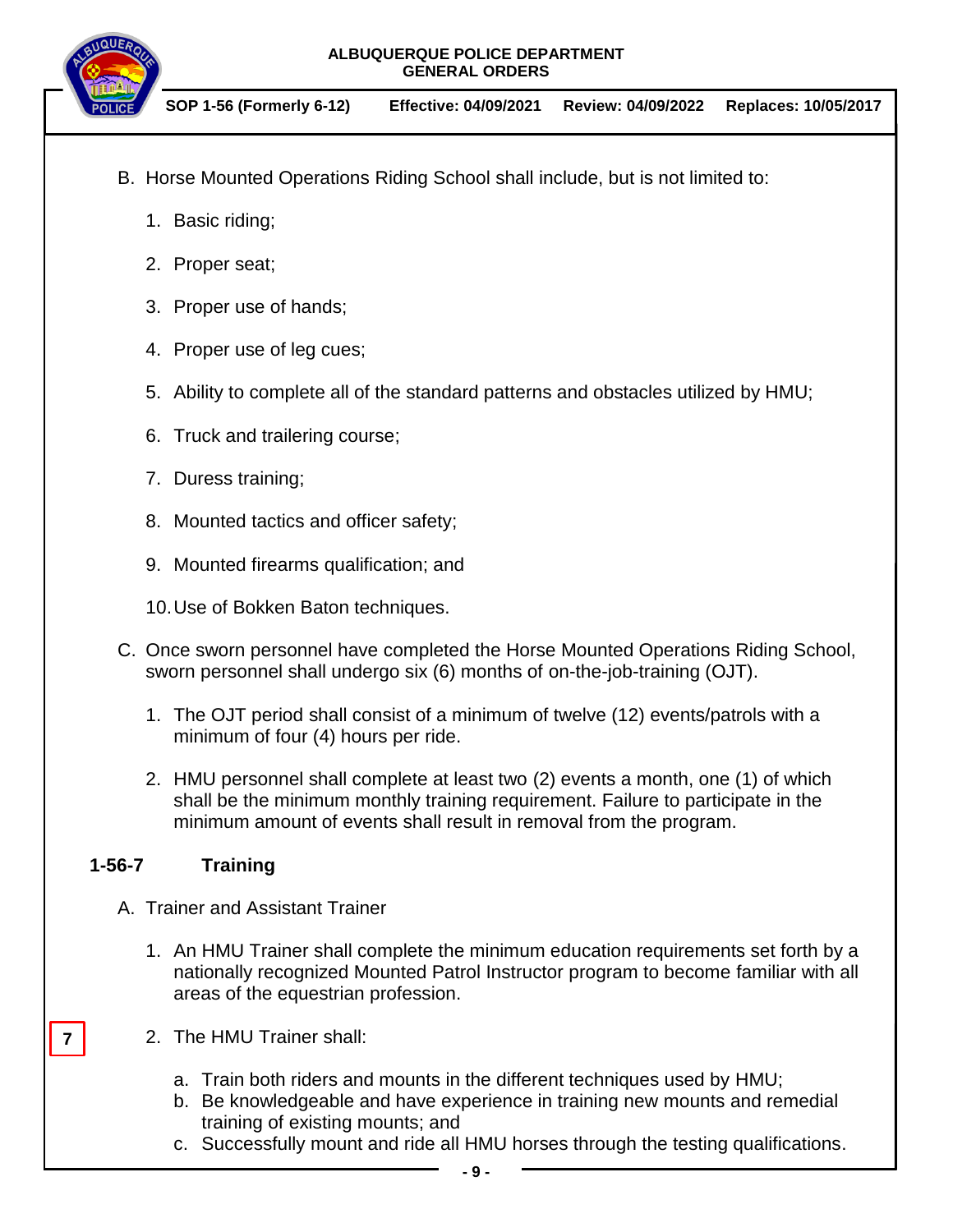

**SOP 1-56 (Formerly 6-12) Effective: 04/09/2021 Review: 04/09/2022 Replaces: 10/05/2017**

- i. Each mount shall be ridden through the testing qualifications by the Trainer and the Assistant Trainer annually. This assures that when officer testing occurs, all mounts have successfully passed testing prior to the sworn personnel testing.
- B. HMU personnel shall participate in the ERT major exercise, which consists of team building events. This training shall be conducted a minimum of once per year for all members of ERT and the HMU, consistent with SOP Emergency Response Team (ERT).
	- 1. HMU personnel and ERT personnel shall train together when schedules allow, which may require HMU personnel to train with an individual ERT team.
	- 2. HMU personnel and ERT personnel shall attempt to schedule training in advance to ensure HMU manning levels are adequate.

## **1-56-8 Annual Riding Testing**

- A. All riders take the annual riding testing conducted in April to ensure minimum standards and skills are maintained throughout the HMU.
- B. A minimum of one reviewer and/or the HMU Sergeant are present during the test.
- C. If during the test, the rider cannot perform a portion of the test, they shall be given remedial training and afforded two (2) additional attempts to perform the task. If the rider fails to complete the task, testing shall end for the day.
- D. For each portion of the test, the rider is given the initial attempt and remedial training after each failed attempt for a total of three (3) attempts for both the left and right side of the horse.
- E. If an issue with the horse occurs during the testing, then after two (2) failed attempts, the Trainer shall attempt the portion of the test during which the issue occurred to determine if the failure is a rider error or horse issue.
	- 1. If the Trainer determines the testing issue is related to the horse, the rider may select a different horse to complete testing.
	- 2. If the Trainer determines the testing issue is unrelated to the horse, the rider may make an additional attempt. If the rider has three (3) total unsuccessful attempts for the portion of the test, the rider shall be placed in an inactive status.
		- a. A rider shall have one (1) attempt to retest within ninety (90) days. A rider who fails to pass the test within ninety (90) days shall be immediately removed from the HMU.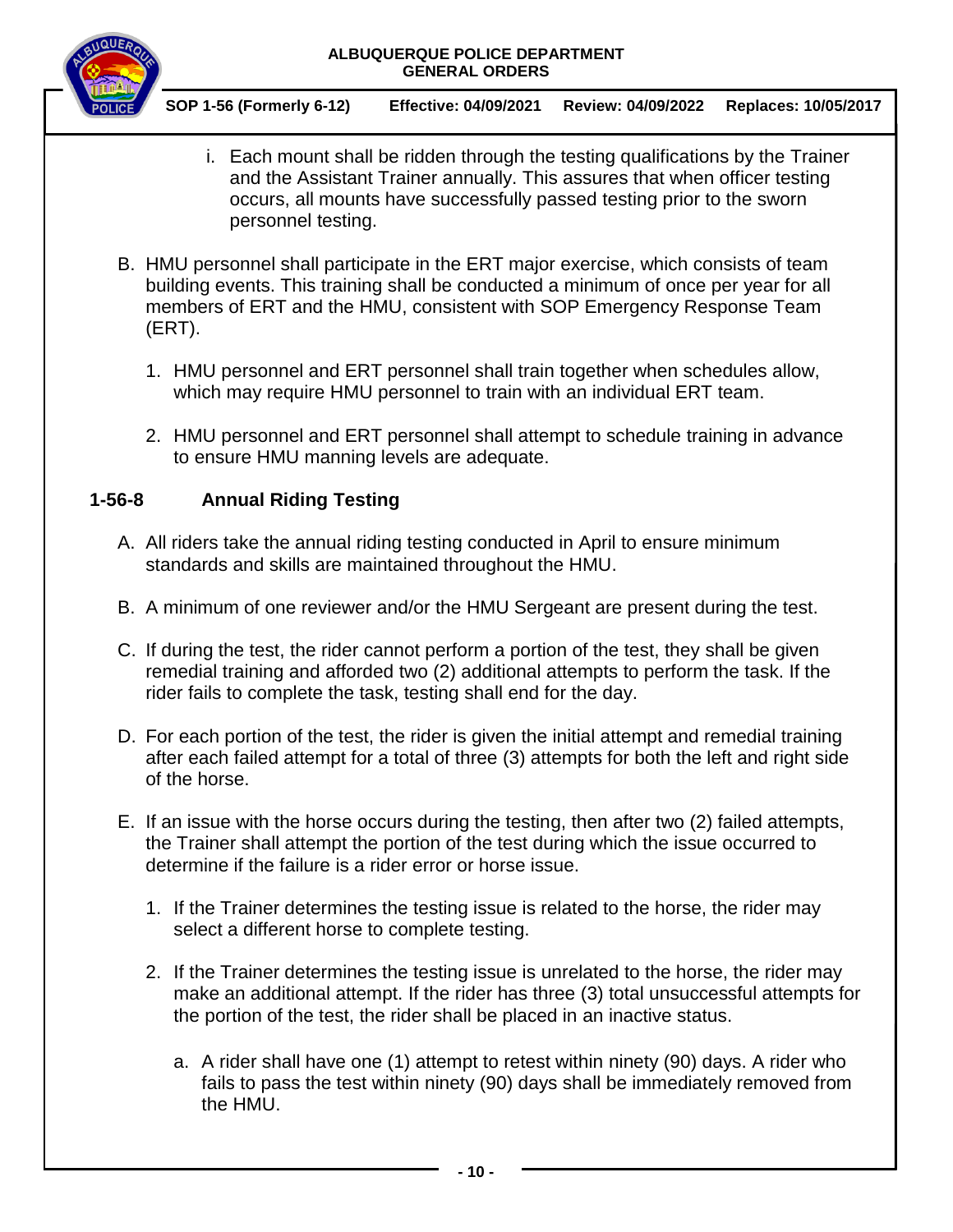

## **1-56-9 Uniform and Equipment**

- A. Uniform
	- 1. HMU sworn personnel shall purchase the following as part of their HMU uniform, consistent with SOP Uniforms:
		- a. Gloves: Hard-knuckled gloves. The gloves shall be issued and/or approved by the HMU Sergeant. Because hands are essential for control of the horse and for the safety of the rider and civilians during ERT activations, hard-knuckled gloves are only to be worn in conjunction with full riot gear.
		- b. Hat: In the winter, a four-inch (4") brim, black felt cowboy hat with the Department-approved hat badge or HMU hat badge shall be worn; in the summer, a four-inch (4") brim straw hat. A baseball hat may be worn, at the discretion of the HMU Sergeant. The HMU Sergeant must approve all hats prior to going on-duty;
		- c. Pants: Black Wrangler jeans while on horseback;
		- d. Shirt: Black long or short sleeve polo-style shirt or duty style shirt with colored patches on both sleeves. Polo shirts shall have a cloth badge and name tag. Duty-style shirts shall have colored patches on the shoulders, an HMU or standard badge, and a name tag; and
		- e. Shoes: Cowboy boots with a heel and spur platform. They must be solid black or the design must be covered by the pant leg. Boots with a smooth sole are preferred; and
		- f. The Open Space Section uniform when designated by their lieutenant or their designee.
	- 2. Collateral riders shall purchase necessary riding gear, as well as a uniform that matches the required HMU sworn personnel uniform.
	- 3. Cross Swords Pin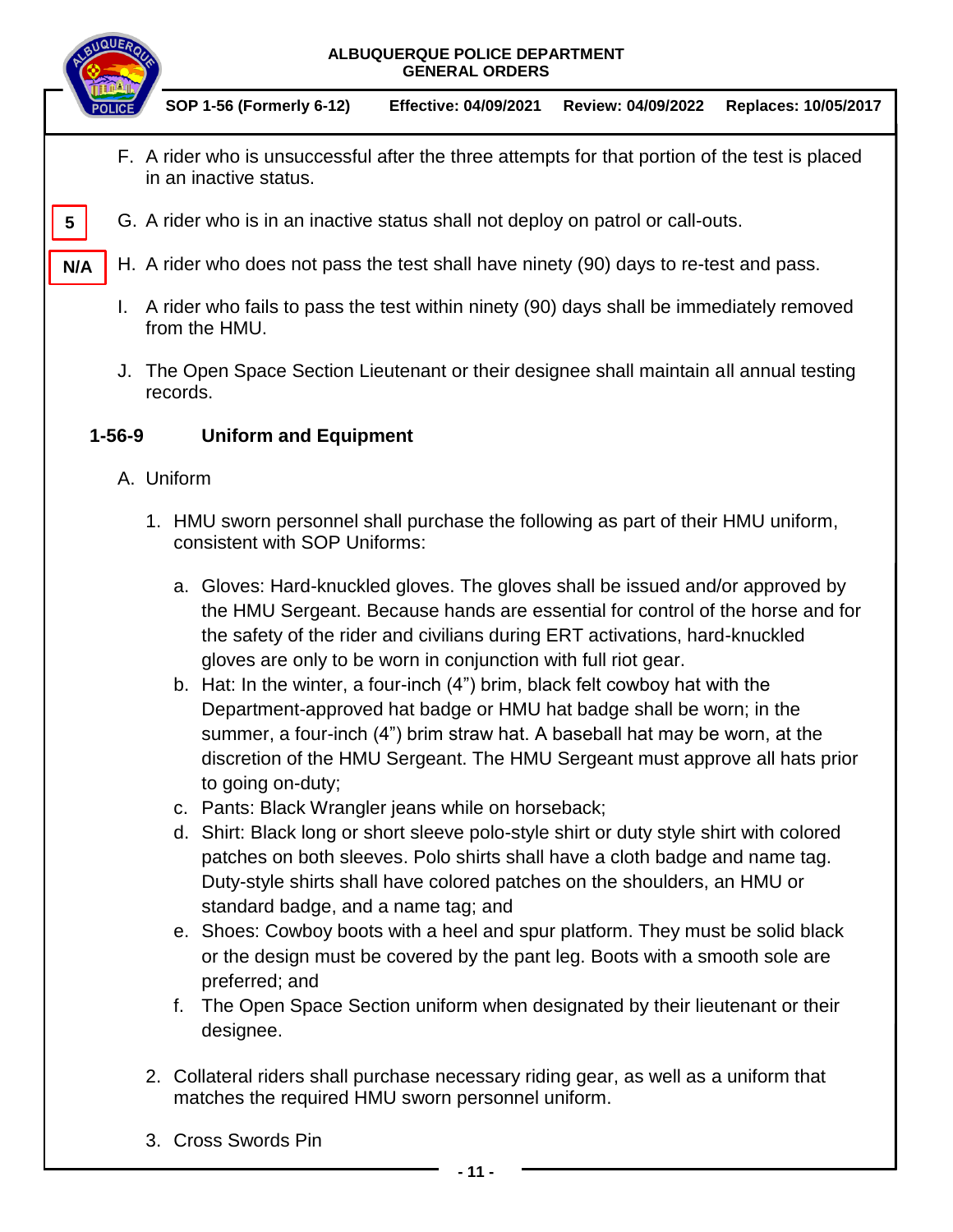

- a. The HMU Cross Swords pin shall consist of the double swords with a horse head emblem in the center with the letters "APD" underneath.
- b. The pin shall be awarded to permanent HMU sworn personnel after a period of one (1) year of service or when deemed appropriate by the HMU Sergeant.
- c. To qualify for the Cross Swords pin, sworn personnel shall have:
	- i. Passed the annual riding test to ride;
	- ii. Attended all associated events;
	- iii. Participated in day-to-day activities, field patrol, riots/protests; and
	- iv. Participated in a full Albuquerque International Balloon Fiesta annual event, New Mexico State Fair annual event, Gathering of the Nations Pow Wow, and the City of Albuquerque's Freedom Fourth and Twinkle Light Parade.
- d. The HMU Cross Swords pin shall be awarded to collateral riders when the following activities are achieved which equal one year of work as a full time rider:
	- i. Complete a two-week temporary duty (TDY) with the HMU, which may be consecutive or non-consecutive.
	- ii. Complete five HMU tactical plans within the officer's area command.
	- iii. Fully complete the following annual events: the Albuquerque International Balloon Fiesta, New Mexico State Fair, Gathering of the Nations Pow Wow, and the City of Albuquerque's Freedom Fourth and Twinkle Light Parade.
	- iv. Complete at least one-hundred (150) events, including the above-mentioned events and other annual events expected of a permanent rider.
	- v. Shall have documented one-thousand and fifty (1,050) saddle hours.
	- vi. Complete ten (10) days of the Department's Christmas Holiday Tactical Plan.
	- vii. Shall complete minimum monthly training hours and have passed the annual riding testing.
	- viii.Shall have completed and successfully passed the Mounted Operations School.
	- ix. Maintain updated HMU Activity Logs to track hours and events as found in the HMU's SharePoint site.
- e. There is no time limit to complete the above requirements although it is preferred that all requirements be completed within the first two (2) years of being a collateral rider.
- 4. Patch
	- a. Upon completion of Horse Mounted Operations Riding School, the HMU Sergeant shall issue the HMU patch to sworn personnel.
	- b. Sworn personnel shall only wear the HMU patch while associated with the HMU. The Department FSB badge and hat badge shall be utilized with the HMU uniform.
- 5. Badge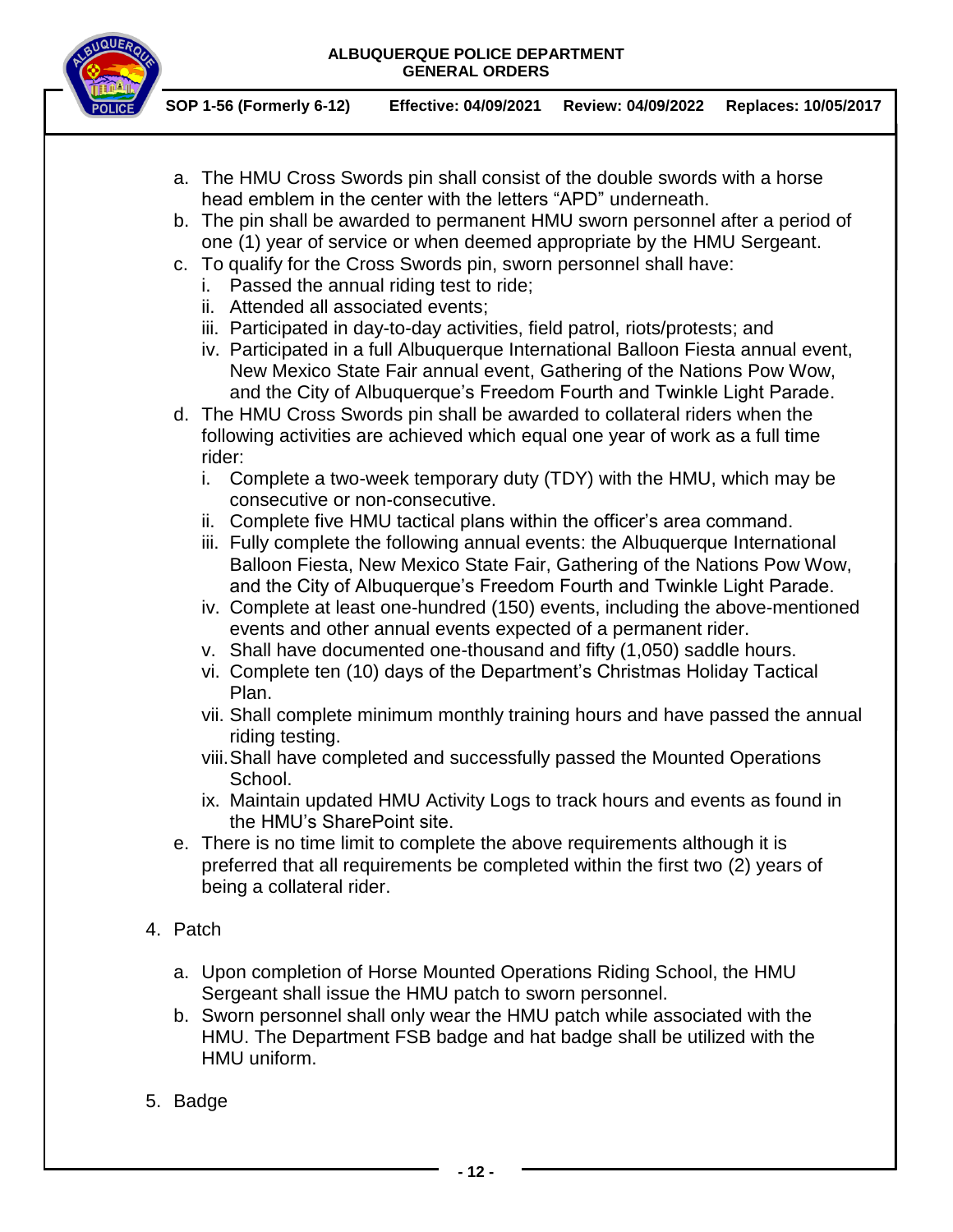

**SOP 1-56 (Formerly 6-12) Effective: 04/09/2021 Review: 04/09/2022 Replaces: 10/05/2017**

- a. The HMU badge is a round five-point gold and silver star with the designation of "Albuquerque Police Department" across the top and "Horse Mounted Unit" across the bottom.
- b. The City seal is centered on the badge.
- c. This badge shall only be worn during HMU functions with the HMU uniform.
- d. Upon completion of Mounted Operations School, two (2) years of consistent service as a collateral rider, completing at least one full Albuquerque International Balloon Fiesta, one New Mexico State Fair event, plus various events throughout the year, the unit supervisors can, at their discretion, authorize and issue the round five star HMU badge and hat badge to be worn by a collateral rider.
- e. The badge shall only be worn while performing the duties and activities associated with the HMU.
- f. At no time shall this badge be worn while on regular duty assignment.
- B. Equipment
	- 1. The following HMU equipment is provided by the Department:
		- a. Horse trailer;
		- b. Grooming box;
		- c. Horse reflective equipment;
		- d. Tack, including bridle, saddle bags, western saddle, halters, saddle pads, lead ropes, and reins;
		- e. Four-wheel drive trucks;
		- f. Bokken baton;
		- g. Hoof picks;
		- h. Horse riot face shields;
		- i. Mounted officer riot helmet with face shields;
		- j. Tactical vest for call-outs;
		- k. Lobster legs;
		- l. Padded chest protectors;
		- m. Tactical earpieces for Department radios; and
		- n. Ballistic plate carriers with lightweight rifle plates.
	- 2. The following equipment, not provided at Department expense, is recommended but not required:
		- a. Black duster (waterproof is preferred);
		- b. Upgraded spurs, which shall be approved by the HMU Sergeant;
		- c. Chaps;
		- d. Yellow slicker; and
		- e. Waterproof hat cover.

## **1-59-10 Breed, Selection, and Disposition of Horses**